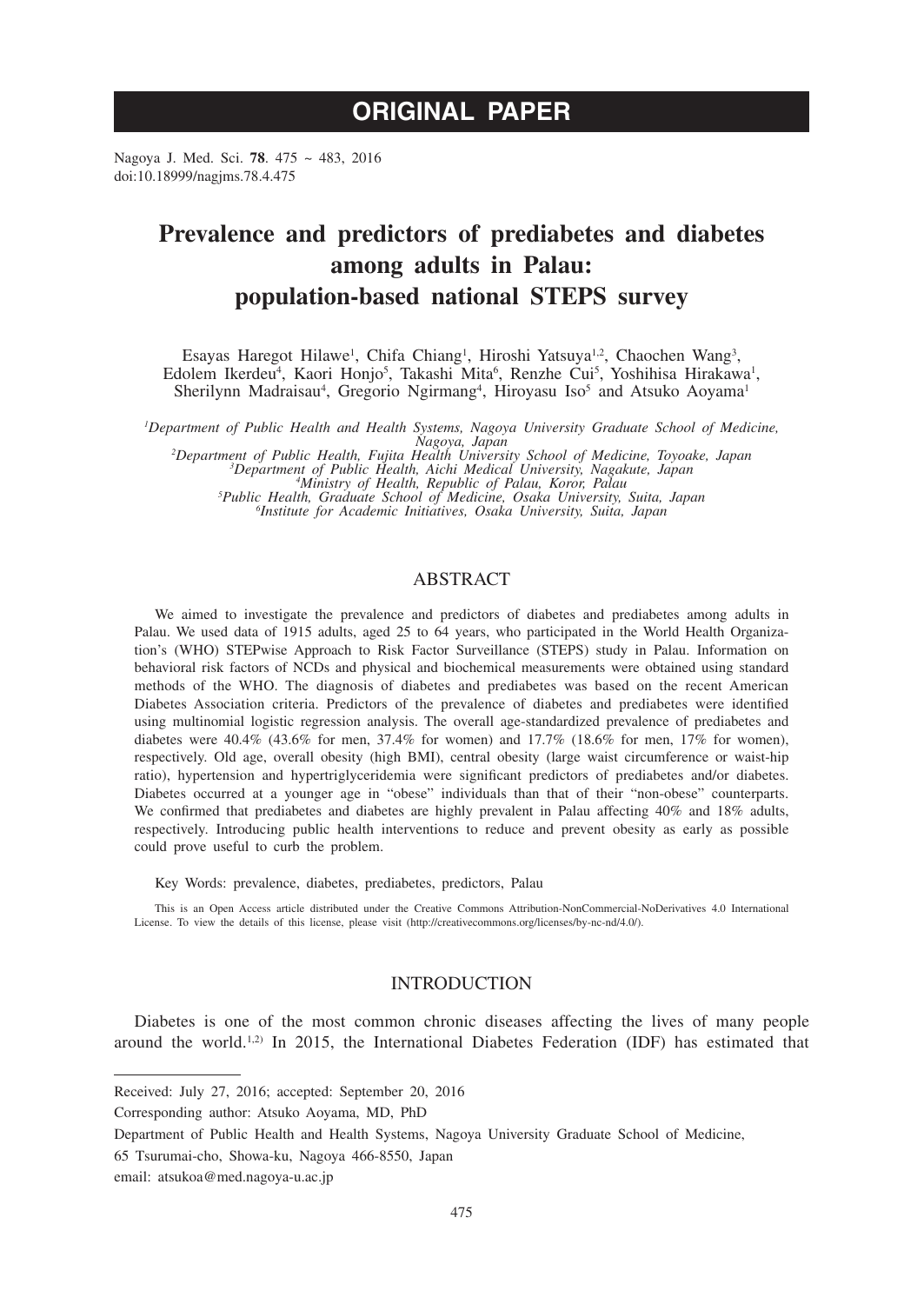415 million adults to have had diabetes, and 318 million others with prediabetes to have been at high risk of developing the disease in the future.<sup>3)</sup> Western Pacific Region has substantially more adults with diabetes (153 million) than any other region.<sup>3)</sup>

Palau, a Micronesian island country in the Pacific region, is known to have a high burden of non-communicable diseases (NCD) including diabetes. IDF estimates for 2015 put the country's age-adjusted prevalence of diabetes among adults aged  $20-79$  years at  $20.9\%$ <sup>3)</sup> Although the country has recognized the seriousness of the situation by declaring a state of health emergency on NCD in  $2011<sup>4</sup>$  nationwide epidemiological studies to investigate the prevalence of diabetes had been lacking. In fact, the aforementioned IDF estimate was extrapolated based on data from other countries with similar demographic profile.3)

The Ministry of Health of Palau, in collaboration with the World Health Organization (WHO), conducted a nationwide NCD risk factor surveillance between 2011 and 2013. We utilized the data from that survey to estimate prevalence of prediabetes and diabetes in Palau. We also assessed the association of several demographic, lifestyle, anthropometric, and clinical factors with the prevalence of prediabetes and diabetes to generate information that can be utilized for prevention activities.

## METHODS AND MATERIALS

#### *Study setting and subjects*

Between September 2011 and June 2013, a nation-wide, community-based, cross-sectional survey targeting adults aged 25–64 years was conducted in Palau. A total of 2226 non-pregnant adults participated in the survey. After excluding participants aged  $\langle 25 \text{ or } > 64 \text{ (n=10)}$  and those with missing values for age, anthropometric measurements, blood pressure, and fasting blood glucose (n=301), data of 1915 participants were considered for the current analysis.

### *Measurement and classification of variables*

Information on demographic and behavioral risk factors of NCD was obtained using a STEPS questionnaire adapted for Palau. Physical and biochemical measurements were taken following the WHO standards. Details about the procedures of the measurements are reported elsewhere.<sup>5)</sup>

Participants were told to fast for at least 8 hours before examination. Capillary whole blood samples were drawn from the fingertip of each participant to determine fasting blood glucose (FBG) and lipid profile (total cholesterol and triglycerides) on portable devices: Accu-Chek Performa and Accutrend Plus system (Roche Diagnostics) for FBG and lipid profiles, respectively. We classified participants into three categories of glycemic status as normoglycemic (FBG=5.6 mmol/L or less), prediabetes (FBG=5.6–6.9 mmol/L) and diabetes (FBG=7 mmol/L or above).<sup>6)</sup>

Body mass index (BMI) in  $kg/m^2$  was classified into three groups: <18.5 or 18.5–24.9 (underweight/normal), 25.0–29.9 (overweight) and  $\geq 30.0$  (obese).<sup>7)</sup> We merged 'underweight' and 'normal' together as the number of underweight individuals was too small to constitute a standalone BMI group. Abdominal obesity was defined as having waist circumference (WC) of ≥94 cm for men or ≥80 cm for women, and large waist-hip ratio (WHR) was defined as having WHR of ≥0.90 for men or ≥0.85 for women.<sup>7)</sup> Blood pressure (BP) in mmHg was categorized into three groups: normal (systolic BP<120 and diastolic BP<80), pre-hypertension (systolic BP=120–139 or diastolic BP=80–89) and hypertension (systolic BP≥140 or diastolic BP≥90).<sup>8)</sup>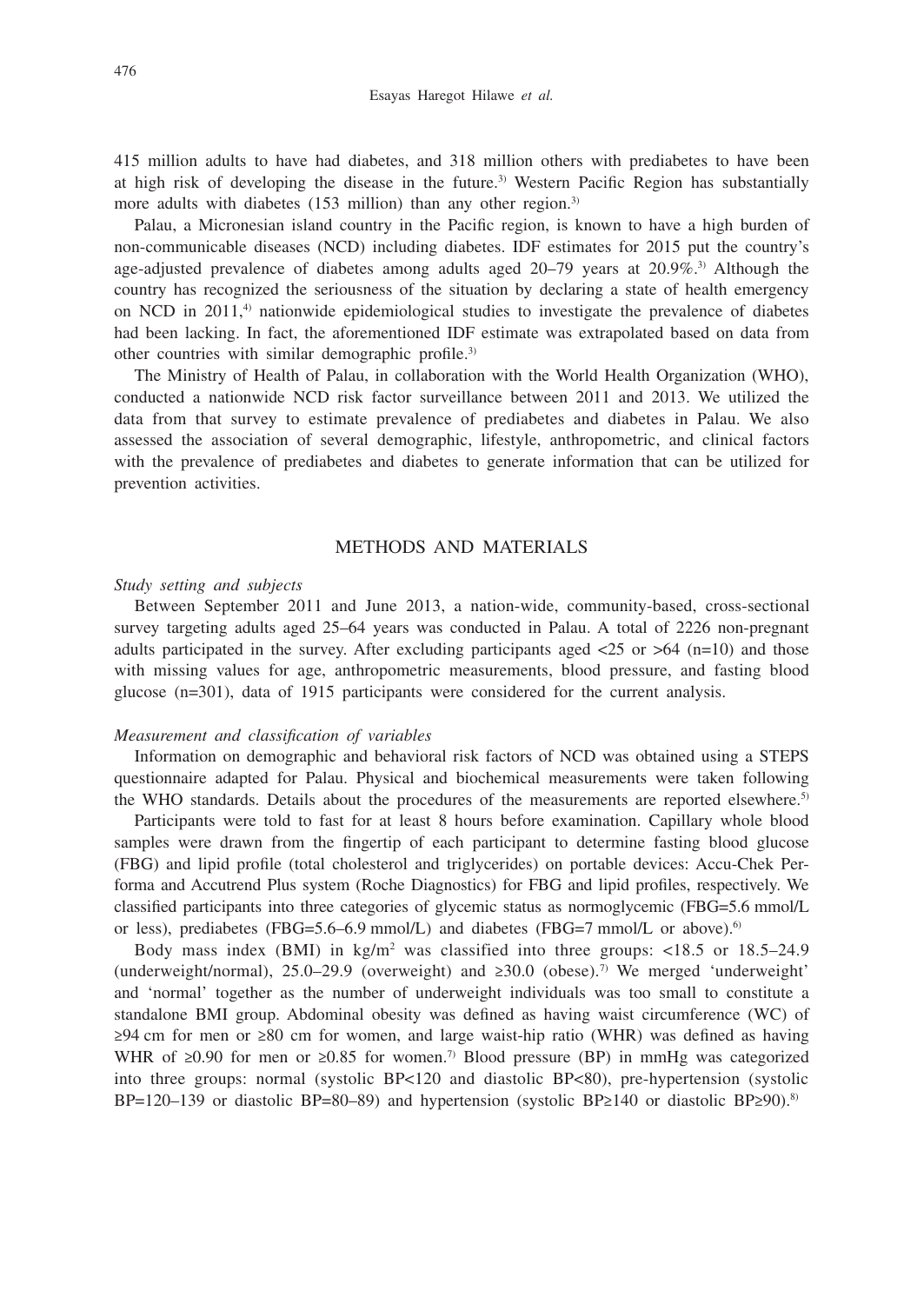#### 477

#### *Statistical analyses*

We classified age (years) into 5 groups (25–29, 30–39, 40–49, 50–59 and 60–64), and age-specific prevalence of diabetes and prediabetes was calculated stratified by sex. The overall prevalence of diabetes and prediabetes was calculated by standardizing the data according to the age and sex distribution of the  $2010$  national population estimates for Palau,<sup>9)</sup> using the direct method.

Chi-squared test, analysis of variance, or nonparametric median comparison test, as deemed necessary, was used to compare the characteristics of participants across the three categories of glycemic status. Odds ratios (OR) and 95% confidence intervals (CI) were estimated by multinomial logistic regression using the normoglycemic group a reference. The following variables which showed significant associations with the glycemic status at *P*<0.25 in the bivariate analyses were included in the multivariate models to assess their associations with prediabetes and diabetes: age (categorical), ethnicity (non-Palauan/Palauan), education status (primary school or lower, secondary school, or college and above), current betel nut chewing (yes/no), ever smoked (yes/no); BMI, WC, WHR, and BP (all categorical), total cholesterol and triglycerides (both continuous and log-transformed). Anthropometric variables (BMI, WC, and WHR) were not included for adjustment when each of them was in the multivariate model. Presence of a trend in the association between categorical variables with prediabetes and diabetes was assessed by assigning ordinal numbers to each level of the categorical variables, and treating them as continuous data in the multivariate model. IBM SPSS Statistics for Windows software, Version 22 (IBM Corp, Armonk, NY, USA) or OpenEpi software<sup>10)</sup> was used for the analyses. All tests were two-sided with significance level set at *P*<0.05.

#### *Ethics approval*

The survey was approved by the WHO and Institutional Review Board of the Ministry of Health, Republic of Palau. Written informed consent was obtained from all of the participants. Data analysis of this study is a part of a joint research between Palau and Japan, which was approved by the Bioethics Review Committee of Nagoya University School of Medicine (approval number: 2012-0103) and Institutional Review Board of the Ministry of Health, Republic of Palau.

## RESULTS

#### *Demographic and lifestyle characteristics*

About 47.5% of our study participants were men. The mean age and standard deviation (SD) was 45.3 (10.4). Palauan constituted about 74.8% of the study subjects, and majority  $(83.5%)$ had attended secondary school or above. Almost half (47.9%) of the participants reported to have ever smoked cigarette in their lifetime, and 58.4% others have reported current betel nut chewing practice. Three out of four study participants were overweight or obese and the mean  $(SD)$  for BMI was 29.8  $(6.6)$  kg/m<sup>2</sup>.

#### *Prevalence and predictors of prediabetes and diabetes*

The overall crude prevalence of prediabetes was 40.8% (43.3% for men, 38.6% for women), while that of diabetes was 19.8% (20.5% for men, 19.3% for women). Age-standardized prevalence of prediabetes and diabetes were 40.4% (43.6% for men, 37.4% for women) and 17.7% (18.6% for men, 17% for women), respectively. The prevalence of diabetes consistently increased with age in both sexes (Table 1). Subjects with diabetes were generally older, and more likely to be betel nut chewers, obese, hypertensive and with unfavorable lipid profiles than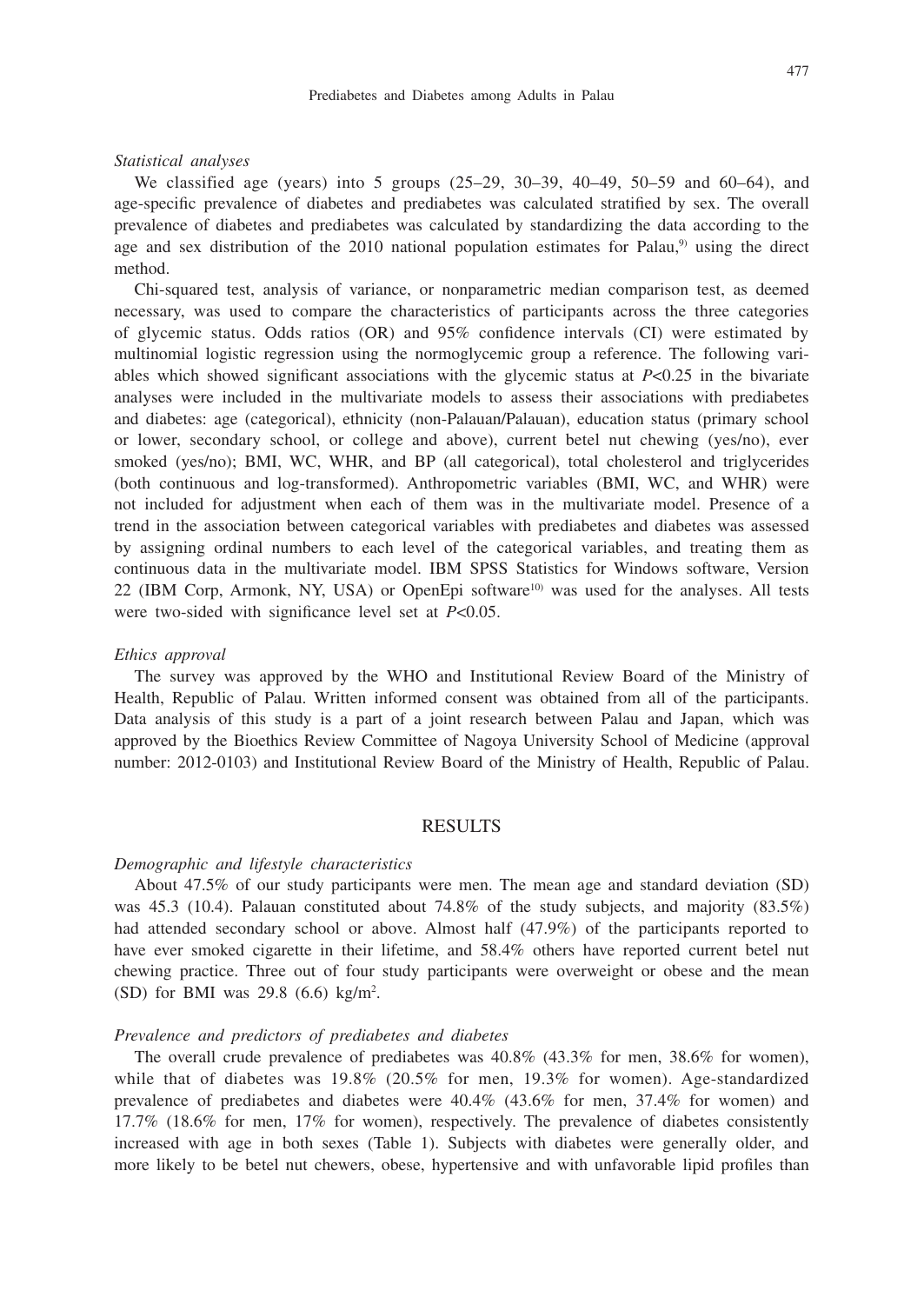| Age               | Prediabetes                |                     |                        | <b>Diabetes</b>   |                                                    |                   |
|-------------------|----------------------------|---------------------|------------------------|-------------------|----------------------------------------------------|-------------------|
| group             | Men                        | Women               | All                    | Men               | Women                                              | All               |
|                   | $25-29$ 31.6 $(22.2-42.7)$ | $24.7(16.8-34.8)$   | $28.0(21.6-35.3)$      | $7.9(3.7-16.2)$   | $7.1(3.3-14.6)$                                    | $7.5(4.3-12.6)$   |
| $30 - 39$         | $49.0(42.3-55.8)$          | $31.8(26.0-38.3)$   | $40.2(35.6-44.9)$      | $12.1(8.4-17.3)$  | $11.1(7.5-15.9)$                                   | $11.6(8.9-14.9)$  |
| $40 - 49$         | $42.5(36.9-48.3)$          | $43.5(38.3 - 48.9)$ | 43.0 (39.2-47.0)       | $22.5(18.0-27.7)$ | $17.2(13.5-21.6)$                                  | $19.6(16.7-22.9)$ |
|                   | $50-59$ 45.6 (39.7-51.7)   | $43.2(37.4 - 49.1)$ | 44.4 (40.2-48.6)       |                   | 24.5 (19.7–30.1) 25.8 (21.0–31.3) 25.2 (21.7–29.1) |                   |
|                   | $60-64$ 35.8 $(26.2-46.7)$ | $37.0(28.5-46.9)$   | $36.5(29.8-43.7)$      | $33.3(24.0-44.2)$ | 37.0 (28.2–46.8) 35.4 (28.8–42.6)                  |                   |
| $25 - 64^{\circ}$ | $43.3(40.2 - 46.6)$        | $38.6(35.7-41.7)$   | $40.8$ $(38.7 - 43.1)$ | $20.5(18.0-23.2)$ | $19.3(17.0-21.9)$ 19.8 $(18.1-21.7)$               |                   |
|                   | $25-64^b$ 43.6 (41.5-43.2) | $37.4(36.6-38.3)$   | $40.4(39.5-41.3)$      | $18.6(17.9-19.3)$ | $17.0(16.3-17.6)$ $17.7(17.1-18.4)$                |                   |

**Table 1** Prevalence (95% CI) of prediabetes and diabetes among adults in Palau, 2011–2013

Abbreviations: CI: confidence interval.

Data are presented as % (95% CI).

<sup>a</sup>Crude prevalence

bAge-standardized prevalence after direct standardization using the Palauan national population data (2010) as the standard population.

| Characteristics                        | $NG (n=752)$ | Prediabetes $(n=782)$ | Diabetes $(n=381)$ | $P$ -value <sup>a</sup> |
|----------------------------------------|--------------|-----------------------|--------------------|-------------------------|
| Demographic                            |              |                       |                    |                         |
| Age, years                             | 42.7(10.5)   | 45.7(9.9)             | 49.4 (9.5)         | < 0.0001                |
| Female                                 | 56.2         | 49.6                  | 51.1               | 0.041                   |
| Native Palauan                         | 73.4         | 71.3                  | 85.0               | < 0.0001                |
| Low education level <sup>b</sup>       | 14.2         | 16.6                  | 17.5               | 0.037                   |
| Lifestyle related                      |              |                       |                    |                         |
| Ever smoker                            | 45.6         | 48.5                  | 51.3               | 0.176                   |
| Current betel nut chewer               | 59.2         | 53.5                  | 67.5               | < 0.0001                |
| Ever consumed alcohol                  | 70.9         | 73.6                  | 72.4               | 0.458                   |
| Metabolic                              |              |                       |                    |                         |
| Body mass index, $kg/m2$               | 28.6 (6.52)  | 30.0(6.39)            | 31.8 (6.74)        | < 0.0001                |
| Waist circumference, cm                | 94.0 (15.6)  | 96.8 (14.7)           | 101.8(13.9)        | < 0.0001                |
| Waist-hip ratio                        | 0.92(0.08)   | 0.93(0.07)            | 0.96(0.07)         | < 0.0001                |
| Systolic blood pressure, mmHg          | 135.5(21.5)  | 139.3(21.6)           | 148.3(22.8)        | < 0.0001                |
| Diastolic blood pressure, mmHg         | 83.2 (13.0)  | 85.3 (11.9)           | 88.1 (12.1)        | < 0.0001                |
| Hypertensive                           | 26.6         | 32.5                  | 44.7               | < 0.0001                |
| Total cholesterol, mmol/L <sup>c</sup> | 4.13(3.9)    | 4.28(1.01)            | 4.26(1.07)         | 0.070                   |
| Triglycerides, mmol/L <sup>c</sup>     | 1.36(1.08)   | 1.59(1.15)            | 2.03(1.67)         | < 0.0001                |

**Table 2** Characteristics of study participants by glycemic status, Palau, 2011–2013

Abbreviations: NG, normoglycemic. Data are presented as mean (SD) and percentage for continuous and categorical variables, respectively unless specified otherwise.

<sup>a</sup>Based on analysis of variance or chi-squared test for continuous and categorical variables, respectively.

**b**Primary school or lower levels.

<sup>c</sup> Median (inter-quartile range) and *P*-values obtained using nonparametric median comparison test

those without the disease (Table 2).

Age was positively and significantly associated with both prediabetes and diabetes in women and with only diabetes in men  $(P$  for trend <0.01 in all). Moreover, hypertension (in women only) and hypertriglyceridemia (both in men and women) were significantly associated with diabetes. The association of hypertriglyceridemia with diabetes was stronger in women than in men (Table 3).

When the three anthropometric measurements were analyzed one at a time, BMI was positively and significantly associated with prediabetes and diabetes in both sexes (*P* for trend <0.01), whereas abdominal obesity was significantly associated with only diabetes in women and with both prediabetes and diabetes in men  $(P< 0.01$  for all), and having large WHR was strongly associated with only diabetes in women (*P*<0.01). The abdominal obesity-diabetes association was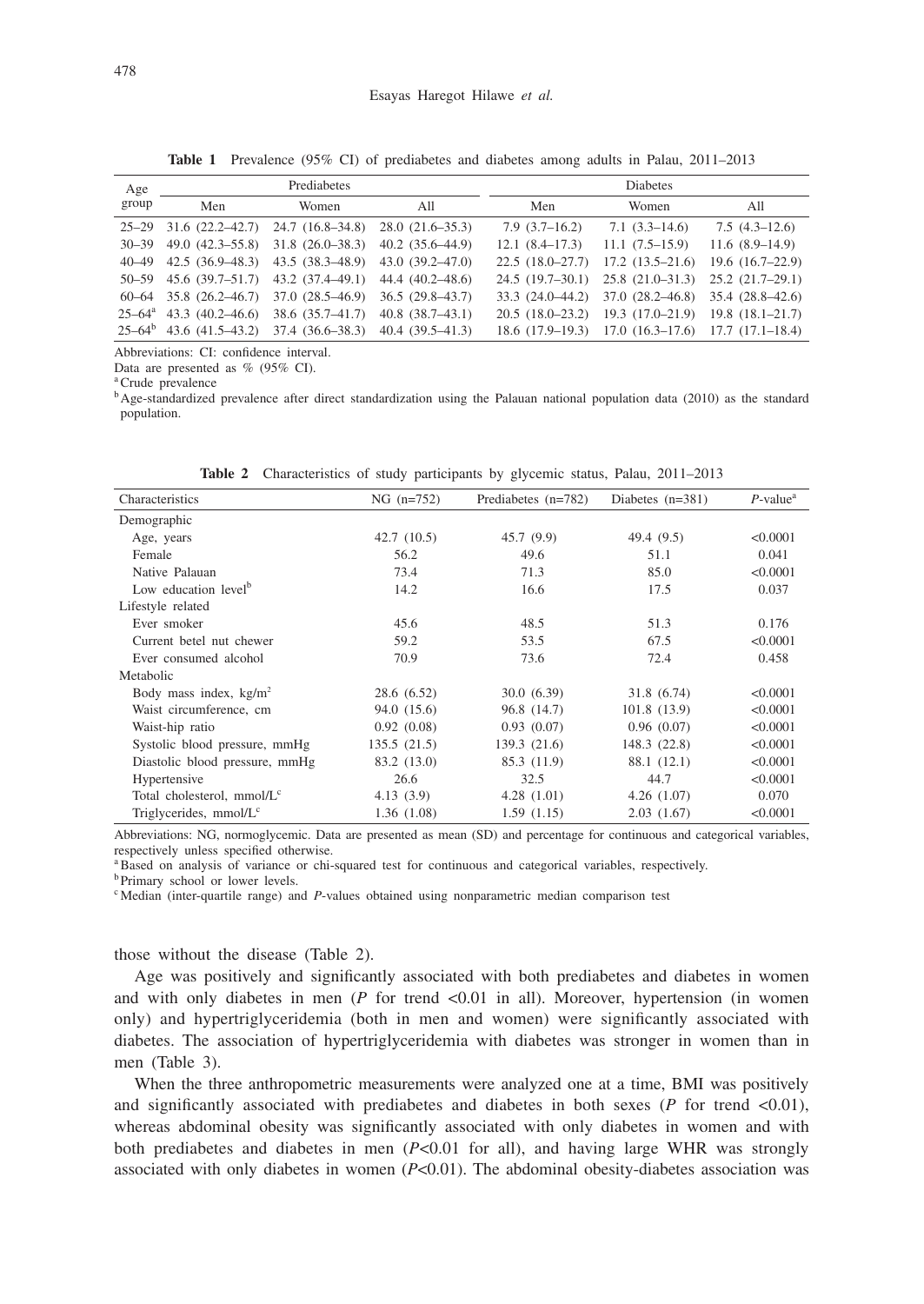|                     |                      | Men                  | Women               |                        |  |
|---------------------|----------------------|----------------------|---------------------|------------------------|--|
| Predictors          | Prediabetes          | <b>Diabetes</b>      | Prediabetes         | <b>Diabetes</b>        |  |
|                     | OR (95% CI)          | OR (95% CI)          | OR (95% CI)         | OR (95% CI)            |  |
| Age (years)         |                      |                      |                     |                        |  |
| $25 - 29$           | reference            | reference            | reference           | reference              |  |
| $30 - 39$           | $2.61(1.38-4.93)$    | $1.63(0.59-4.55)$    | $1.51(0.80-2.84)$   | $1.71(0.59 - 5.01)$    |  |
| $40 - 49$           | $2.43(1.29 - 4.55)$  | $2.71(1.03 - 7.13)$  | $2.71(1.46-5.02)$   | $2.93(1.04 - 8.25)$    |  |
| $50 - 59$           | $3.04(1.60 - 5.78)$  | $3.73(1.41 - 9.85)$  | $3.54(1.85 - 6.76)$ | 5.46 (1.92-15.53)      |  |
| $60 - 64$           | $2.23(0.99 - 5.04)$  | $5.04(1.70-14.97)$   | $3.64(1.64 - 8.10)$ | $8.81(2.81-27.60)$     |  |
| P for trend         | 0.051                | < 0.001              | < 0.001             | < 0.001                |  |
| <b>BMI</b>          |                      |                      |                     |                        |  |
| Normal/underweight  | reference            | reference            | reference           | reference              |  |
| Overweight          | $1.07(0.71-1.62)$    | $1.63(0.87-3.04)$    | $1.25(0.81-1.93)$   | $1.07(0.56-2.03)$      |  |
| Obese               | $1.98(1.27-3.09)$    | $3.12(1.65 - 5.90)$  | $1.97(1.27-3.06)$   | $2.44(1.32 - 4.51)$    |  |
| P for trend         | 0.002                | < 0.001              | 0.001               | < 0.001                |  |
| Waist circumference |                      |                      |                     |                        |  |
| Normal              | reference            | reference            | reference           | reference              |  |
| Abdominal Obesity   | $1.63(1.15-2.31)$    | $2.39(1.49-3.82)$    | $1.50(0.96-2.35)$   | $5.00(1.87-13.31)$     |  |
| Waist-Hip ratio     |                      |                      |                     |                        |  |
| Normal              | reference            | reference            | reference           | reference              |  |
| Large               | $1.19(0.79-1.80)$    | $1.81(0.95-3.48)$    | $1.31(0.88 - 1.95)$ | $2.82(1.37-5.81)$      |  |
| Blood pressure      |                      |                      |                     |                        |  |
| Normal              | reference            | reference            | reference           | reference              |  |
| Pre-Hypertension    | $0.83$ $(0.48-1.42)$ | $1.50(0.58-3.88)$    | $1.32(0.87-1.98)$   | $1.68$ $(0.86 - 3.26)$ |  |
| Hypertension        | $0.96(0.54 - 1.71)$  | $1.93(0.73 - 5.09)$  | $1.33(0.82 - 2.15)$ | $2.49(1.23 - 5.06)$    |  |
| P for trend         | 0.735                | 0.150                | 0.289               | 0.005                  |  |
| Triglycerides       | $1.45(0.85-2.48)$    | $5.65(2.23 - 14.34)$ | $1.72(0.80-3.68)$   | 12.78 (5.05-32.28)     |  |

**Table 3** Predictors of prediabetes and diabetes mellitus among adults in Palau, 2011–2013

Abbreviations: OR, odds ratio; CI, confidence interval; BMI, body mass index.

a Adjusted for educational status (primary school or lower, secondary school, or college and above), ethnicity (non-Palauan/ Palauan), current betel nut chewing practice (yes/no), ever smoked (yes/no), log-transformed serum total cholesterol (mmol/L) and mutually adjusted (anthropometric variables were not included for adjustment when each of them were in the model). bWaist circumference:  $\geq 94$  cm for men and  $\geq 80$  cm for women.

<sup>c</sup> High waist-hip ratio: ≥0.90 for men and ≥0.85 for women.

almost twice as strong in women as in men (Table 3). When the measurements were mutually adjusted for each other, BMI remained to be a significant predictor of prediabetes in both sexes (*P*<0.05), and marginally significant predictor of diabetes in men (*P*=0.065) but not in women. In contrast, WC and WHR showed significant  $(P=0.014)$  and marginally significant  $(P=0.063)$ associations with diabetes in women, respectively. (Data not shown)

As shown in Table 4, the odds of diabetes (in both men and women) and prediabetes (in women) tended to increase with age irrespective of their obesity status. The significant agediabetes association in "obese" individuals occurred at a younger age (40–49 years in women and 50–59 years in men) than that of their "non-obese" counterparts (60–64 years in both men and women). Moreover, obesity tended to increase the odds of diabetes in women more than it did in men in the same age group.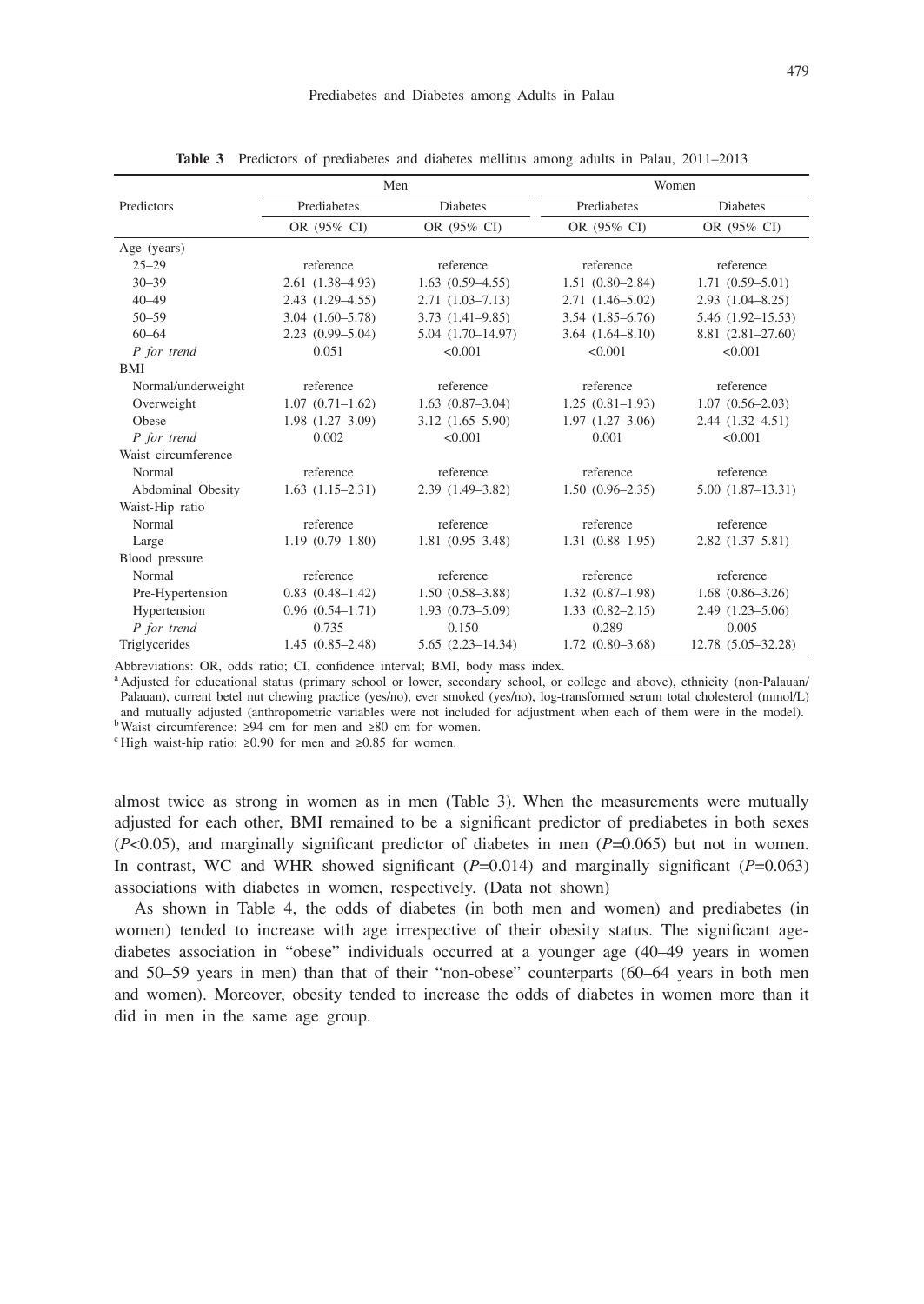|             |                     | Men                  | Women                   |                       |  |
|-------------|---------------------|----------------------|-------------------------|-----------------------|--|
| Age (years) | Prediabetes         | <b>Diabetes</b>      | Prediabetes             | <b>Diabetes</b>       |  |
| Obese       |                     |                      |                         |                       |  |
| $25 - 29$   | reference           | reference            | reference               | reference             |  |
| $30 - 39$   | $1.98(0.72 - 5.41)$ | $2.86(0.67-12.17)$   | $1.36(0.48-3.80)$       | $2.87(0.56 - 14.72)$  |  |
| $40 - 49$   | $1.37(0.52 - 3.61)$ | $2.83(0.70 - 11.41)$ | $2.63(0.97 - 7.16)$     | $5.52(1.11 - 27.36)$  |  |
| $50 - 59$   | $2.95(1.10-7.92)$   | $4.25(1.03 - 17.48)$ | $3.99(1.38 - 11.59)$    | 14.24 (2.78-73.04)    |  |
| $60 - 64$   | $2.06(0.54 - 7.82)$ | $4.91(0.92 - 26.23)$ | $3.81(1.11-13.12)$      | 13.24 (2.27-77.28)    |  |
| P for trend | 0.077               | 0.040                | < 0.001                 | < 0.001               |  |
| Non-Obese   |                     |                      |                         |                       |  |
| $25 - 29$   | reference           | reference            | reference               | reference             |  |
| $30 - 39$   | $3.20(1.37 - 7.47)$ | $0.66$ $(0.14-3.18)$ | $1.69(0.76-3.79)$       | $1.06(0.24 - 4.64)$   |  |
| $40 - 49$   | $3.49(1.50 - 8.10)$ | $2.12(0.53 - 8.45)$  | $2.91(1.32 - 6.42)$     | $1.61(0.39 - 6.53)$   |  |
| $50 - 59$   | $2.95(1.24 - 7.02)$ | $3.04(0.77-12.09)$   | $3.50(1.53 - 7.99)$     | $2.09(0.52 - 8.48)$   |  |
| $60 - 64$   | $2.19(0.77 - 6.25)$ | 4.49 (1.02-19.74)    | $3.67$ $(1.28 - 10.54)$ | $6.28$ $(1.37-28.71)$ |  |
| P for trend | 0.339               | 0.001                | 0.001                   | 0.001                 |  |

Table 4 Multivariable adjusted<sup>a</sup> OR (95% CI) of prediabetes and diabetes according to obesity status by age, Palau, 2011–2013

Abbreviations: OR, odds ratio; CI, confidence interval

a Adjusted for educational status (primary school or lower, secondary school, or college and above), ethnicity (non-Palauan/ Palauan), current betel nut chewing practice (yes/no), ever smoked (yes/no), waist circumference (normal/abdominal obesity), waist-hip ratio (normal/large), blood pressure (normal, pre-hypertension, hypertension), log-transformed serum total cholesterol (mmol/L), and log-transformed serum triglycerides (mmol/L).

## DISCUSSION

Our analysis has shown that prediabetes and diabetes are highly prevalent in Palau: close to 18% of adults aged 25–64 years in the country already have diabetes and about 40% others with prediabetes may be at high risk of developing the disease. Age, obesity, hypertension and hypertriglyceridemia were significantly associated with the prevalence of prediabetes and/or diabetes.

The prevalence of diabetes in our study population is slightly lower than IDF's estimate<sup>3)</sup> for 2015 (20.9%). But it is higher than that of a report from a similar study in Nauru<sup>11)</sup> – 17.7% vs 13.7% –, while it is almost similar with that of Pacific islanders living in the United States<sup>12)</sup>  $-17.7\%$  vs 18.3%. On the other hand, the prevalence of prediabetes in our study subjects (40.4%) is much higher than what was reported from studies in Nauru  $(6\%)^{11}$  and American Samoa  $(22.4\%)$ .<sup>13)</sup> The prevalence of diabetes and prediabetes in our study is also higher than what has been recently reported in studies conducted in Bangladesh (9.7% for diabetes and 22.4% for prediabetes)<sup>14)</sup> and Vietnam (6% for diabetes and 13.5% for prediabetes).<sup>15)</sup>

Changes in the lifestyles may be to blame for the high prevalence of diabetes in Palau and other Pacific island countries. In the old days, Pacific islanders used to be active, and their diets used to consist primarily of low-fat and high-fiber foods. These days, access to technologies have led most islanders to have sedentary lifestyles, and their diets are high in calories, salt, fat, and refined foods.<sup>4,16)</sup> Indeed, the identification of measures of obesity and hypertriglyceridemia as significant predictors of diabetes and prediabetes in our study population suggest that excess body fat may be important risk factor for diabetes and prediabetes in Palau, which is in line with findings of previous studies. $11-13,17$ )

Our study is the first study to report about the prevalence of prediabetes and diabetes among Palauan adults based on a representative national survey. The findings of this study could prove useful to assess the burden of diabetes in Palau and help policy makers design relevant policies and appropriately allocate resources for prevention and control of the disease.<sup>2)</sup>

Almost one in five adults in Palau has diabetes. But it is worth noting that this figure may just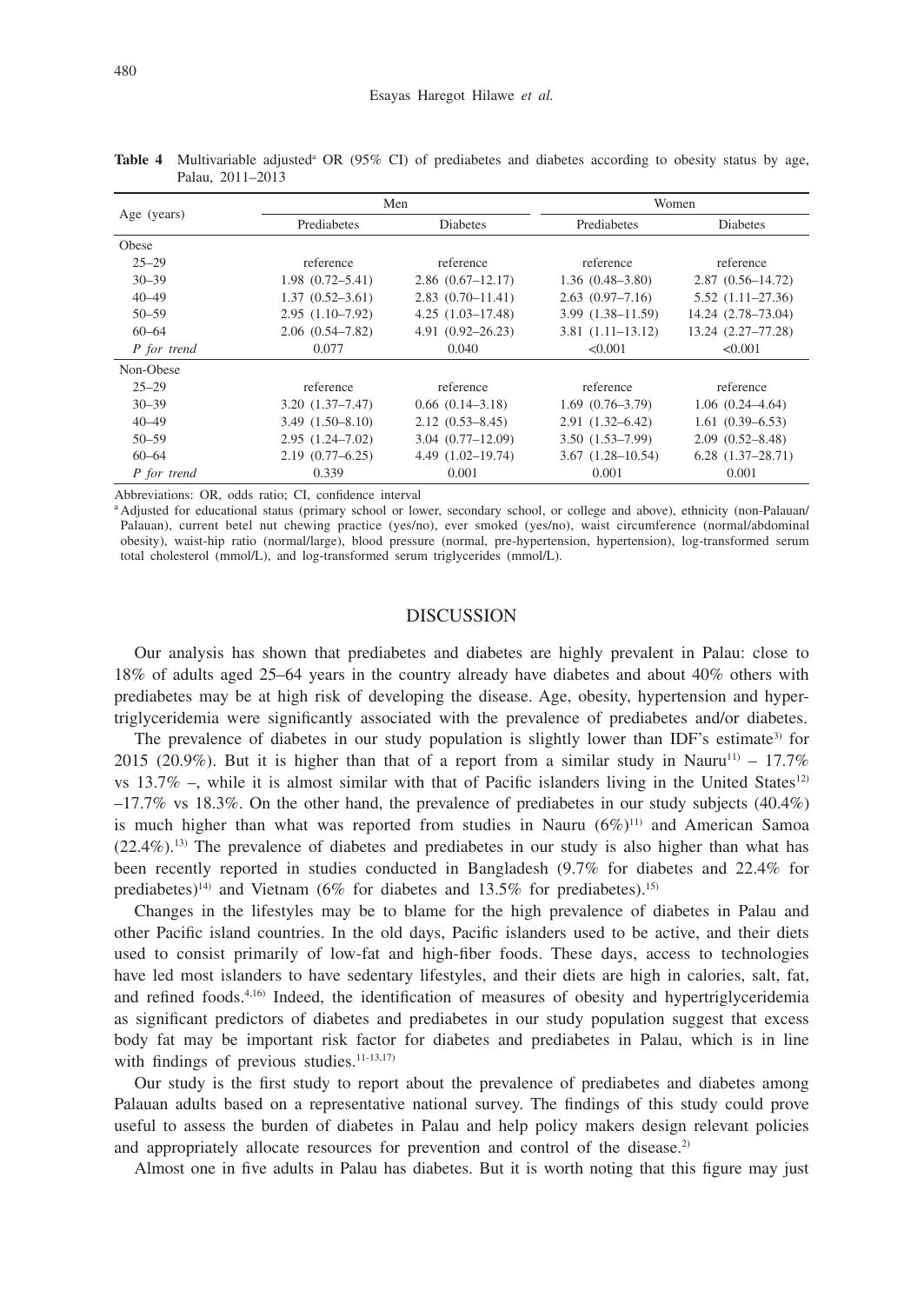be the 'tip of the iceberg' of the problem. Indeed, our analysis has also revealed that additional 40% of the adult population have prediabetes, and it may be a matter of time before significant proportion of those people with prediabetes develop overt diabetes.18) This will add extra burden to the Palauan health sector which spends  $55\%$  of its annual budget on managing NCD.<sup>4)</sup>

The prevalence of prediabetes is slightly higher in men than in women in the present study. Our finding is corroborated by previous studies which reported lower fasting plasma glucose in women.<sup>19,20)</sup> However, it is noteworthy that prediabetes also constitutes impaired glucose tolerance in addition to impaired fasting glycemia,21,22) and our finding may be an underestimation of what may be the true prevalence of prediabetes in men and women in Palau. Similar studies in the future may consider including oral glucose tolerance test to assess the full extent of the problem.

Consistent with previous reports, $11,14,15$  the prevalence of diabetes increased with age both in men and women in our study. But the onset of significant age-diabetes association was at a younger age for obese than for non-obese individuals, especially in women. This indicates that if lifestyle interventions to reduce weight and maintain it healthy are started as early as possible, early onset of diabetes could be prevented among Palauan adults.

Measures of overall obesity (BMI) in men and central obesity (mainly WC) in women appeared to be the best predictors of diabetes. Different findings had been reported in previous studies as to whether overall obesity or central obesity is better at conferring risk of diabetes. For instance, both central obesity (WC) and overall obesity (BMI) emerged as significant predictors of diabetes among Korean women,23) while measures of central obesity had stronger association with diabetes than BMI in Korean men<sup>23)</sup> and multiethnic Asian men and women.<sup>24,25)</sup> Ethnic disparities in body composition had been mentioned as possible explanation for the discrepancy observed in different populations.26,27) However, we used the conventional cut-off points of the anthropometric measurements for Europeans, and those thresholds may have differential sensitivity to predict diabetes among Palauan adults. Pacific Islanders are said to have less body fat and higher muscle mass than Europeans.<sup>28,29)</sup> Further studies are warranted to assess the discriminatory ability and the optimal cut-off points of the different anthropometric measures in predicting the risk of diabetes among Palauan adults.

Hypertension (in women) and hypertriglyceridemia (in both sexes) were positively associated with diabetes. In addition, the association of hypertriglyceridemia with diabetes was stronger in women than in men. Previous studies had similarly reported increased frequency of hyperten $s$ ion<sup>19,20</sup>) and hypertriglyceridemia<sup>30</sup> in women than in men with diabetes. Our findings also corroborate the sex differences in the clustering of metabolic syndrome components reported in previous studies.31-33) As the coexistence of hypertension and hypertriglyceridemia with diabetes can have more deleterious cardiovascular effects, particularly in women,<sup>20)</sup> individuals with one of the components of metabolic syndrome should be screened for having other comorbid conditions as well.

There are some limitations which need to be considered when interpreting our findings. First, there was no data on detailed dietary history including consumptions of fruit and vegetables and alcohol, and levels of physical activity. Residual confounding by those unmeasured variables is, therefore, possible. Second, using only FBG may have underestimated the prevalence of prediabetes in this population as FBG may miss to detect those with isolated impaired glucose toleran.22) Third, the cross-sectional nature of our study precludes to assess cause and effect relationships.

In summary, we found that prediabetes and diabetes are highly prevalent among adults in Palau, with slight male preponderance for prediabetes. Older age, overall obesity (BMI), central obesity (large WC or WHR), hypertension and hypertriglyceridemia were identified as significant predictors of prediabetes and/or diabetes. In addition to introducing public health interventions to reduce and prevent obesity as early as possible, readopting healthy lifestyles should be promoted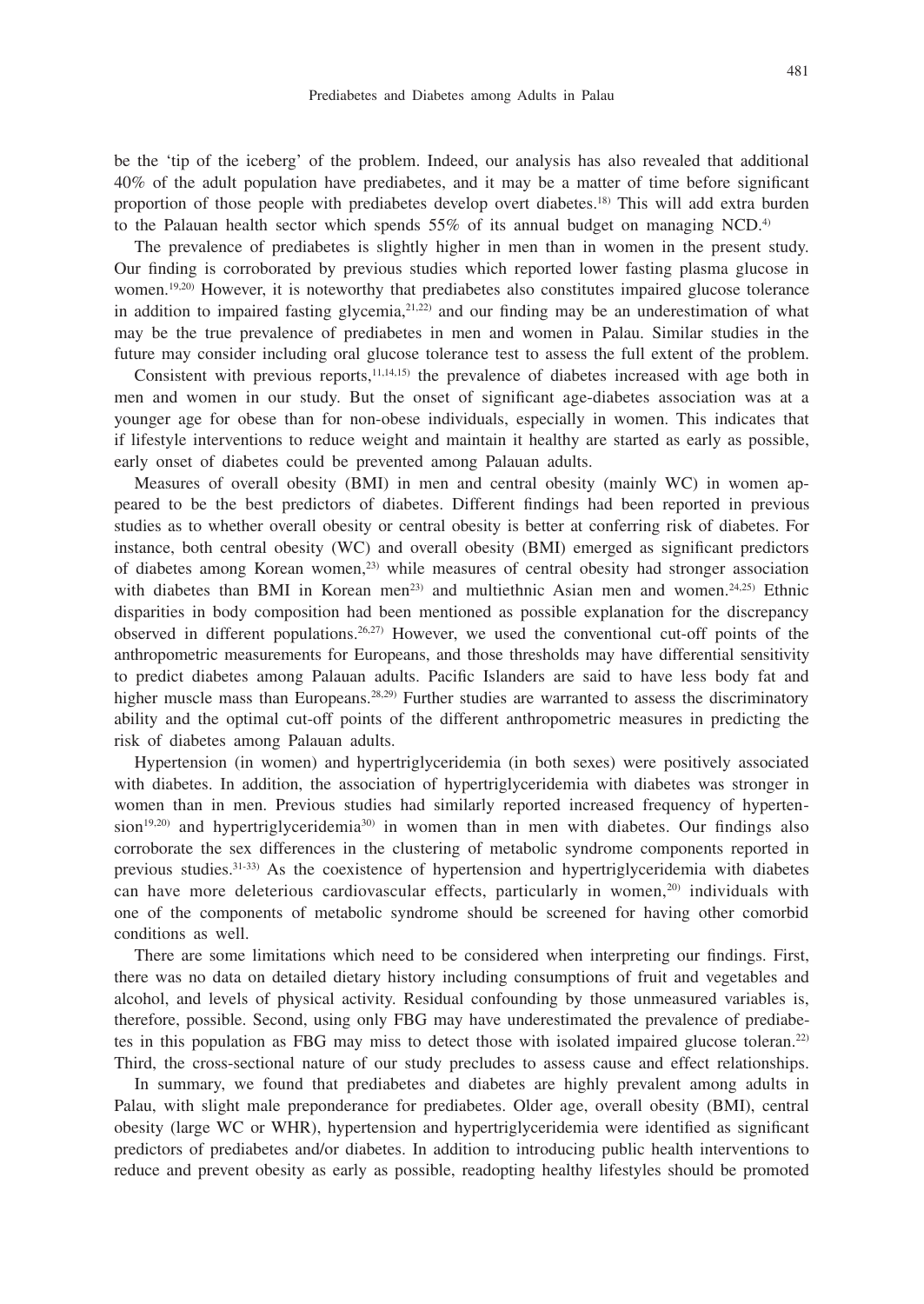among all adults in Palau.

### ACKNOWLEDGMENTS

We are grateful to the Ministry of Health, Republic of Palau and the WHO's Regional Office for the Western Pacific for jointly conducting the survey. We also appreciate all individuals who took part in this study. Data analysis of this paper is part of a joint research project between Palau and Japan, supported by the Health and Labour Sciences Research Grants for Research on Global Health Issues (H24-chikyukibo-ippan-004) to A.A. from the Ministry of Health, Labour and Welfare, Government of Japan.

Competing interests: None declared.

### REFERENCES

- 1) Whiting DR, Guariguata L, Weil C, Shaw, J. IDF diabetes atlas: global estimates of the prevalence of diabetes for 2011 and 2030. *Diabetes Res Clin Pract*, 2011; 94: 311–321.
- 2) Guariguata L, Whiting DR, Hambleton I, Beagley J, Linnenkamp U, Shaw JE. Global estimates of diabetes prevalence for 2013 and projections for 2035. *Diabetes Res Clin Pract*, 2014; 103: 137–149.
- 3) International Diabetes Federation. IDF Diabetes Atlas, 7th ed. 2015, Brussels, Belgium.
- 4) Ministry of Health (Palau). Declaration of the State of Health Emergency on Non-communicable Diseases in Responding to the NCD crisis in Palau. 2011.
- 5) Watson BM, Chiang C, Ikerdeu E, Yatsuya H, Honjo K, Mita T, *et al.* Profile of non-communicable disease risk factors among adults in the Republic of Palau: findings of a national STEPS survey. *Nagoya J Med Sci*, 2015; 77: 609–619.
- 6) American Diabetes Association. Standards of medical care in diabetes-2014. *Diabetes Care*, 2014; 37: S14–S80.
- 7) World Health Organization (WHO). Waist Circumference and Waist-Hip Ratio: report of a WHO Expert Consultation. 2008, Geneva, Switzerland.
- 8) Chobanian A V, Bakris GL, Black HR, Cushman WC, Green LA, Izzo JL, *et al.* The Seventh Report of the Joint National Committee on Prevention, Detection, Evaluation, and Treatment of High Blood Pressure: the JNC 7 report. *JAMA*, 2003; 289: 2560–2572.
- 9) Office of Planning and Statistics. Republic of Palau 2005 Census Monograph. 2006, Koror, Republic of Palau.
- 10) Dean A, Sullivan K, Soe M. OpenEpi: Open Source Epidemiologic Statistics for Public Health, Version 3.03a. www.OpenEpi.com, updated 2015/05/04. Available at: http://www.openepi.com. Accessed April 1, 2016.
- 11) Khambalia A, Phongsavan P, Smith BJ, Keke K, Dan L, Fitzhardinge A, *et al.* Prevalence and risk factors of diabetes and impaired fasting glucose in Nauru. *BMC Public Health*, 2011; 11: 719.
- 12) Karter AJ, Schillinger D, Adams AS, Moffet HH, Liu J, Adler NE, *et al.* Elevated rates of diabetes in Pacific Islanders and Asian subgroups: The Diabetes Study of Northern California (DISTANCE). *Diabetes Care*, 2013; 36: 574–579.
- 13) World Health Organization Regional Office for the Western Pacific and the American Samoa Government. American Samoa NCD Risk Factors STEPS Report. 2007, Suva, Fiji.
- 14) Akter S, Rahman MM, Abe SK, Sultana, P. Prevalence of diabetes and prediabetes and their risk factors among Bangladeshi adults: a nationwide survey. *Bull World Health Organ*, 2014; 92: 204–213A.
- 15) Pham NM, Eggleston K. Prevalence and determinants of diabetes and prediabetes among Vietnamese adults. *Diabetes Res Clin Pract*, 2016; 113: 116–124.
- 16) Aitaoto N, Tsark J, Braun KL. Sustainability of the Pacific Diabetes Today coalitions. *Prev Chronic Dis*, 2009; 6: A130.
- 17) Tirosh A, Shai I, Bitzur R. Changes in triglyceride levels over time and risk of type 2 diabetes in young men. *Diabetes Care*, 2008; 31: 2032–2037.
- 18) Nichols GA, Hillier TA, Brown JB. Progression from newly acquired impaired fasting glusose to type 2